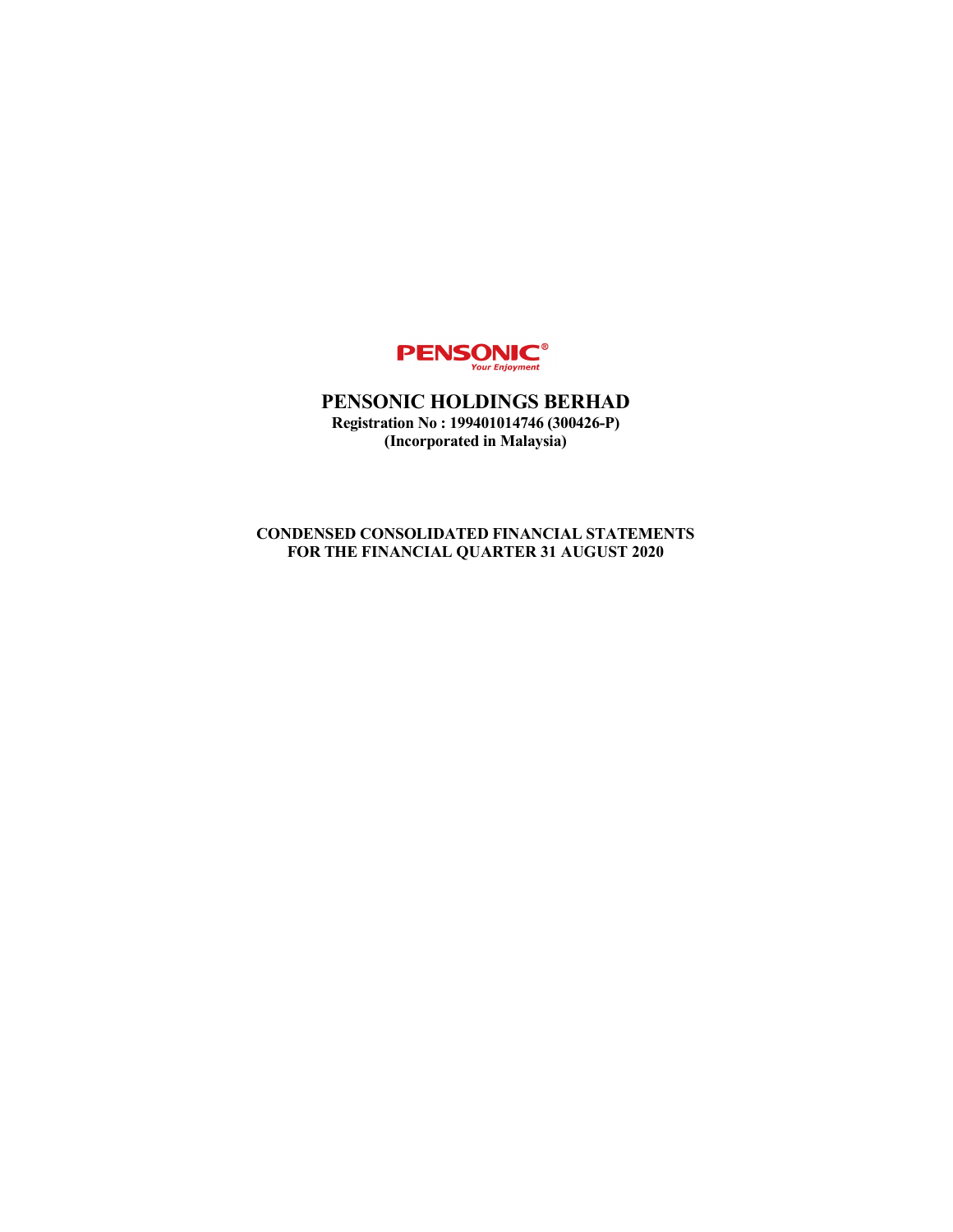## INTERIM REPORT FOR THE QUARTER ENDED 31 AUGUST 2020 Condensed Consolidated Statement of Profit or Loss and Other Comprehensive Income

| INTERIM REPORT FOR THE QUARTER ENDED 31 AUGUST 2020<br><b>Condensed Consolidated Statement of Profit or Loss and Other Comprehensive Income</b> |              |                                             |                            |                                             |                            |
|-------------------------------------------------------------------------------------------------------------------------------------------------|--------------|---------------------------------------------|----------------------------|---------------------------------------------|----------------------------|
| The figures have not been audited                                                                                                               |              |                                             |                            |                                             |                            |
|                                                                                                                                                 | <b>Note</b>  | <b>Individual Quarter</b><br>3 months ended |                            | <b>Cumulative Quarter</b><br>3 months ended |                            |
|                                                                                                                                                 |              | $31$ -Aug-20<br><b>RM'000</b>               | 31-Aug-19<br><b>RM'000</b> | $31$ -Aug-20<br><b>RM'000</b>               | 31-Aug-19<br><b>RM'000</b> |
| Revenue<br>Cost of sales                                                                                                                        | 9            | 84,669<br>(70, 147)                         | 69,298<br>(57, 502)        | 84,669<br>(70, 147)                         | 69,298<br>(57, 502)        |
| Gross profit                                                                                                                                    |              | 14,522                                      | 11,796                     | 14,522                                      | 11,796                     |
| Other operating income<br>Interest income                                                                                                       |              | 1,140                                       | 513<br>27                  | 1,140<br>-1                                 | 513<br>27                  |
| Operating expenses                                                                                                                              |              | (12,667)                                    | (12, 459)                  | (12, 667)                                   | (12, 459)                  |
| <b>Results from operating activities</b>                                                                                                        |              | 2,996                                       | (123)                      | 2,996                                       | (123)                      |
| Finance costs<br><b>Operating profit/(loss)</b>                                                                                                 |              | (968)<br>2,028                              | (1,110)<br>(1,233)         | (968)<br>2,028                              | (1,110)<br>(1,233)         |
| Share of profit/(loss) of equity accounted associates<br>Profit/(Loss) before tax                                                               |              | 15<br>2,043                                 | $\blacksquare$<br>(1,233)  | 15<br>2,043                                 | $\sim$<br>(1,233)          |
| Taxexpense                                                                                                                                      | 18           | (526)                                       | 1                          | (526)                                       | $\mathbf{1}$               |
| Profit/(Loss) after tax                                                                                                                         |              | 1,517                                       | (1,232)                    | 1,517                                       | (1,232)                    |
| Other comprehensive expenses, net of tax<br>Foreign currency translation differences                                                            |              | (170)                                       | 64                         | (170)                                       | 64                         |
| Total comprehensive profit/(loss) for the period                                                                                                |              | 1,347                                       | (1,168)                    | 1,347                                       | (1,168)                    |
| Profit/(Loss) attributable to:                                                                                                                  |              |                                             |                            |                                             |                            |
| Shareholders of the Company                                                                                                                     |              | 1,553                                       | (1,147)                    | 1,553                                       | (1,147)                    |
| Non-controlling interests                                                                                                                       |              | (36)<br>1,517                               | (85)<br>(1,232)            | (36)<br>1,517                               | (85)<br>(1,232)            |
|                                                                                                                                                 |              |                                             |                            |                                             |                            |
| Total comprehensive profit/(loss) attributable to<br>Shareholders of the Company                                                                |              | 1,365                                       | (1,083)                    | 1,365                                       | (1,083)                    |
| Non-controlling interests                                                                                                                       |              | (18)<br>1,347                               | (85)<br>(1, 168)           | (18)<br>1,347                               | (85)<br>(1,168)            |
|                                                                                                                                                 |              |                                             |                            |                                             |                            |
| Basic earnings/(loss) per ordinary share (sen)<br>Diluted earnings/(loss) per ordinary share (sen)                                              | 24<br>$24\,$ | 1.20<br>$\#$                                | (0.88)<br>$\#$             | 1.20<br>$\#$                                | (0.88)<br>$\#$             |

The Condensed Consolidated Statement of Comprehensive Income should be read in conjunction with the audited financial statements for the year ended 31 May 2020 and the accompanying explanatory notes attached to the interim financial statements.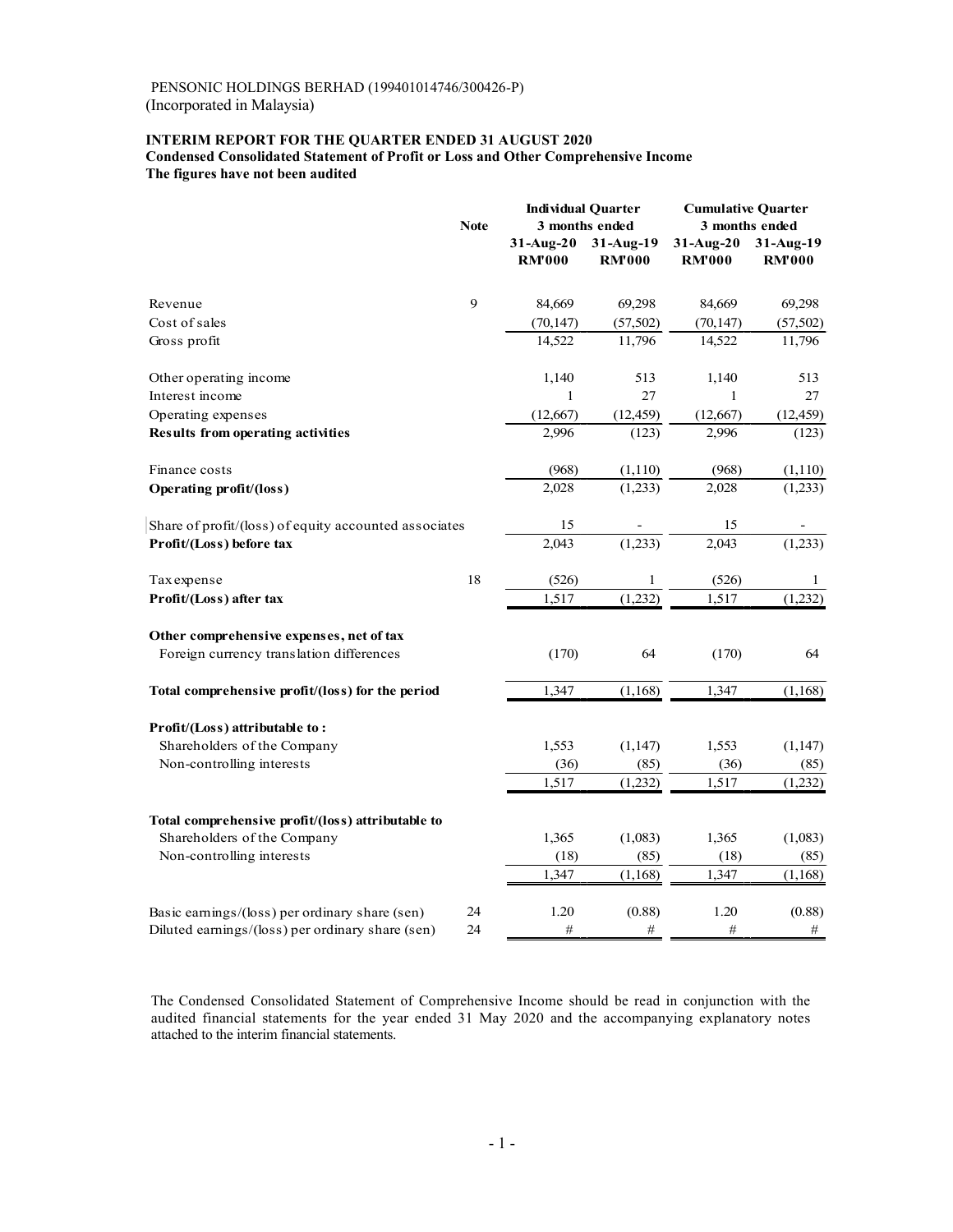### INTERIM REPORT FOR THE FINANCIAL AS AT 31 AUGUST 2020 Condensed Consolidated Statement of Financial Position The figures have not been audited

| PENSONIC HOLDINGS BERHAD (199401014746/300426-P)<br>(Incorporated in Malaysia)                     |             |                          |                        |
|----------------------------------------------------------------------------------------------------|-------------|--------------------------|------------------------|
|                                                                                                    |             |                          |                        |
|                                                                                                    |             |                          |                        |
| INTERIM REPORT FOR THE FINANCIAL AS AT 31 AUGUST 2020                                              |             |                          |                        |
| <b>Condensed Consolidated Statement of Financial Position</b><br>The figures have not been audited |             |                          |                        |
|                                                                                                    |             |                          |                        |
|                                                                                                    |             |                          |                        |
|                                                                                                    | <b>Note</b> | (Unaudited)<br>31-Aug-20 | (Audited)<br>31-May-20 |
|                                                                                                    |             | <b>RM'000</b>            | <b>RM'000</b>          |
| <b>ASSETS</b><br>Property, plant and equipment                                                     |             | 124,588                  | 125,513                |
| Intangible assets                                                                                  |             | 870                      | 870                    |
| Investments in associates<br>Deferred tax assets                                                   |             | 565<br>486               | 551<br>476             |
| Total non-current assets                                                                           |             | 126,509                  | 127,410                |
| Inventories                                                                                        |             | 41,205                   | 44,596                 |
| Trade and other receivables                                                                        | 20          | 52,340                   | 58,925                 |
| Current tax assets                                                                                 |             | 880                      | 738                    |
| Fixed deposit<br>Cash and cash equivalents                                                         |             | 520<br>30,423            | 513<br>26,146          |
| Total current assets                                                                               |             | 125,368                  | 130,918                |
| <b>TOTAL ASSETS</b>                                                                                |             | 251,877                  | 258,328                |
| <b>EQUITY</b>                                                                                      |             |                          |                        |
| Share capital                                                                                      |             | 67,671                   | 67,671                 |
| Reserves<br>Total equity attributable to owners of                                                 |             | 50,533<br>118,204        | 49,150<br>116,821      |
| the Company                                                                                        |             |                          |                        |
| Non-controlling interests                                                                          |             | 1,733                    | 1,751                  |
| <b>TOTAL EQUITY</b>                                                                                |             | 119,937                  | 118,572                |
| <b>LIABILITIES</b>                                                                                 |             |                          |                        |
| Loans and borrowings<br>Deferred tax liabilities                                                   | 21          | 38,350<br>220            | 40,329<br>220          |
| Lease liability                                                                                    |             | 296                      | 780                    |
| <b>Total non-current liabilities</b>                                                               |             | 38,866                   | 41,329                 |
| Trade and other payables                                                                           |             | 41,615                   | 39,728                 |
| Loans and borrowings<br>Current tax liabilities                                                    | 21          | 44,201<br>6,575          | 51,885<br>5,977        |
| Lease liability                                                                                    |             | 683                      | 837                    |
| <b>Total current liabilities</b>                                                                   |             | 93,074                   | 98,427                 |
| <b>Total liabilities</b>                                                                           |             | 131,940                  | 139,756                |
| <b>TOTAL EQUITY AND LIABILITIES</b>                                                                |             | 251,877                  | 258,328                |
| Net assets per share attributable to                                                               |             | 0.92                     | 0.91                   |

The Condensed Consolidated Statement of Financial Position should be read in conjunction with the audited financial statements for the year ended 31 May2020 and the accompanying explanatory notes attached to the interim financial statements.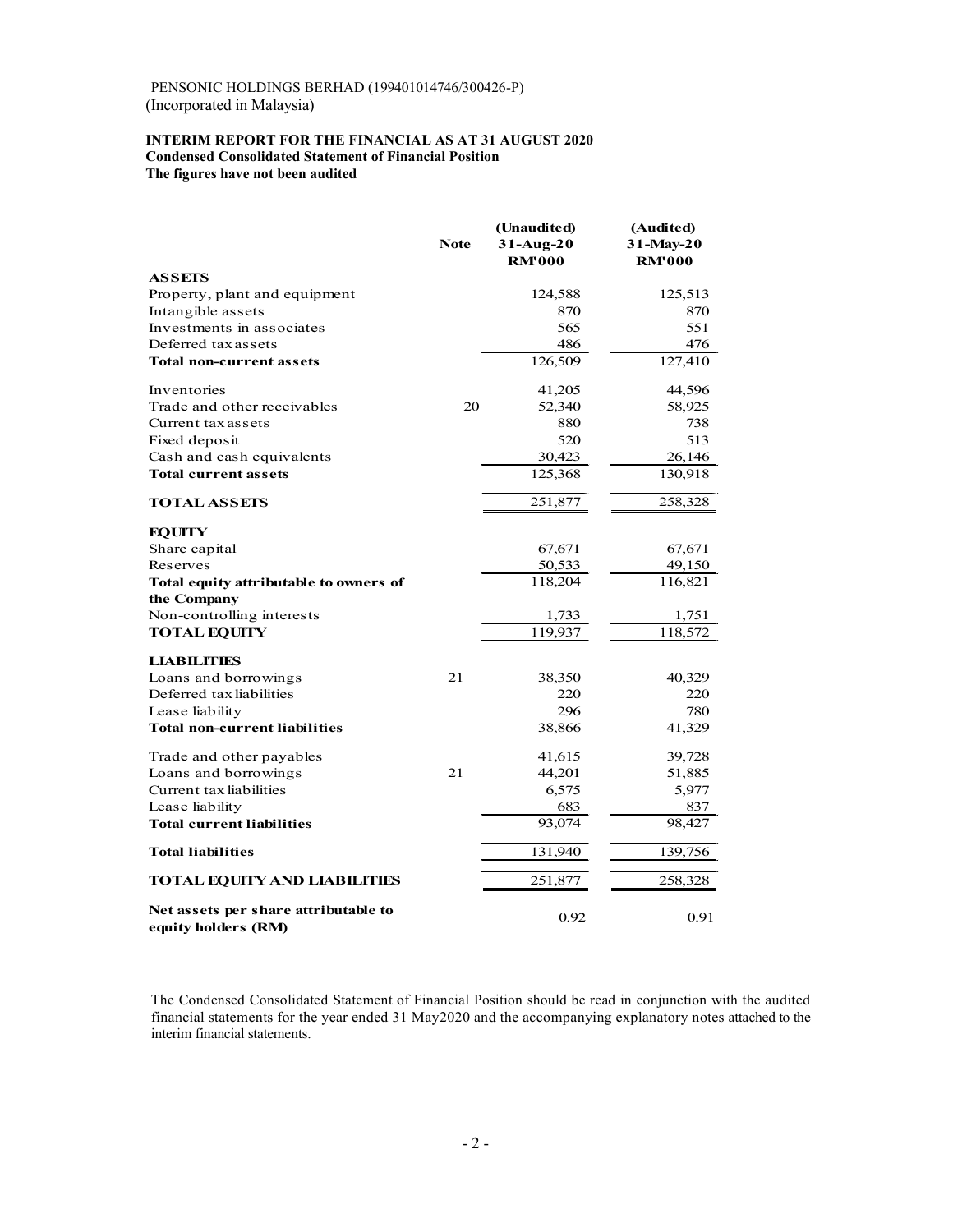#### INTERIM REPORT FOR THE PERIOD ENDED 31 AUGUST 2020 Condensed Consolidated Statement of Changes in Equity The figures have not been audited

| PENSONIC HOLDINGS BERHAD (199401014746/300426-P)<br>(Incorporated in Malaysia)                                                                   |                          |                                                  |                          |                                              |                          |                          |                    |                                  |                               |
|--------------------------------------------------------------------------------------------------------------------------------------------------|--------------------------|--------------------------------------------------|--------------------------|----------------------------------------------|--------------------------|--------------------------|--------------------|----------------------------------|-------------------------------|
| INTERIM REPORT FOR THE PERIOD ENDED 31 AUGUST 2020<br>Condensed Consolidated Statement of Changes in Equity<br>The figures have not been audited |                          |                                                  |                          |                                              |                          |                          |                    |                                  |                               |
|                                                                                                                                                  |                          |                                                  | <b>Non-Distributable</b> | <b>Attributable to owners of the Company</b> |                          | Distributable            |                    |                                  |                               |
|                                                                                                                                                  | <b>Share</b><br>Capital  | <b>Exchange</b><br>translation<br><b>Reserve</b> | Capital<br>reserve       | Warrant<br>reserve                           | Other<br>Reserve         | Retained<br>Earnings     | <b>Total</b>       | Non-<br>controlling<br>interests | <b>Total</b><br><b>Equity</b> |
|                                                                                                                                                  | <b>RM'000</b>            | <b>RM'000</b>                                    | <b>RM'000</b>            | <b>RM?000</b>                                | <b>RM'000</b>            | <b>RM'000</b>            | <b>RM'000</b>      | <b>RM'000</b>                    | <b>RM'000</b>                 |
| At 1 June 2019, restated                                                                                                                         | 67,671                   | 86                                               | 4,488                    | 6,483                                        | (638)                    | 35,211                   | 113,301            | 2,273                            | F,<br>115,574                 |
| Loss for the period                                                                                                                              | $\overline{a}$           | $\overline{a}$                                   | $\sim$                   | $\sim$                                       | $\sim$                   | (1,147)                  | (1,147)            | (85)                             | (1,232)                       |
| Foreign currency translation differences                                                                                                         | $\sim$                   | 64                                               | $\sim$                   | $\sim$                                       | $\sim$                   | $\sim$                   | $\mathbf{F}$<br>64 | $\sim$                           | 64                            |
| Total comprehensive loss for the period                                                                                                          | $\overline{\phantom{a}}$ | 64                                               | $\sim$                   | $\sim$                                       | $\sim$                   | (1,147)                  | (1,083)            | (85)                             | (1,168)                       |
| Capital distribution to NCI<br>At 31 August 2019                                                                                                 | 67,671                   | 150                                              | 4,488                    | 6,483                                        | (638)                    | $\sim$<br>34,064         | $\sim$<br>112,218  | (31)<br>2,157                    | (31)<br>114,375               |
|                                                                                                                                                  |                          |                                                  |                          |                                              |                          |                          |                    |                                  |                               |
| At 1 June 2020                                                                                                                                   | 67,671                   | 724                                              | 4,488                    | 6,483                                        | (638)                    | 38,093                   | 116,821            | 1,751                            | 118,572                       |
| Profit for the period                                                                                                                            | $\overline{a}$           | $\overline{a}$                                   | $\overline{a}$           | $\sim$                                       | $\sim$                   | 1,553                    | 1,553              | (18)                             | 1,535                         |
| Foreign currency translation differences                                                                                                         | $\overline{\phantom{a}}$ | (170)                                            |                          |                                              |                          | $\sim$                   | (170)              |                                  | (170)                         |
| Total comprehensive profit for the period                                                                                                        |                          | (170)                                            | $\sim$                   |                                              |                          | 1,553                    | 1,383              | (18)                             | 1,365                         |
| Capital distribution to NCI                                                                                                                      | $\sim$                   | $\sim$                                           | $\sim$                   | $\overline{\phantom{a}}$                     | $\overline{\phantom{a}}$ | $\overline{\phantom{a}}$ | $\sim$             | $\overline{\phantom{a}}$         | $\sim$                        |
| At 31 August 2020                                                                                                                                | 67,671                   | 554                                              | 4,488                    | 6,483                                        | (638)                    | 39,646                   | 118,204            | 1,733                            | 119,937                       |

The Condensed Consolidated Statement of Changes in Equity should be read in conjunction with the audited financial statements for the year ended 31 May 2020 and the accompanying explanatory notes attached to the interim financial statements.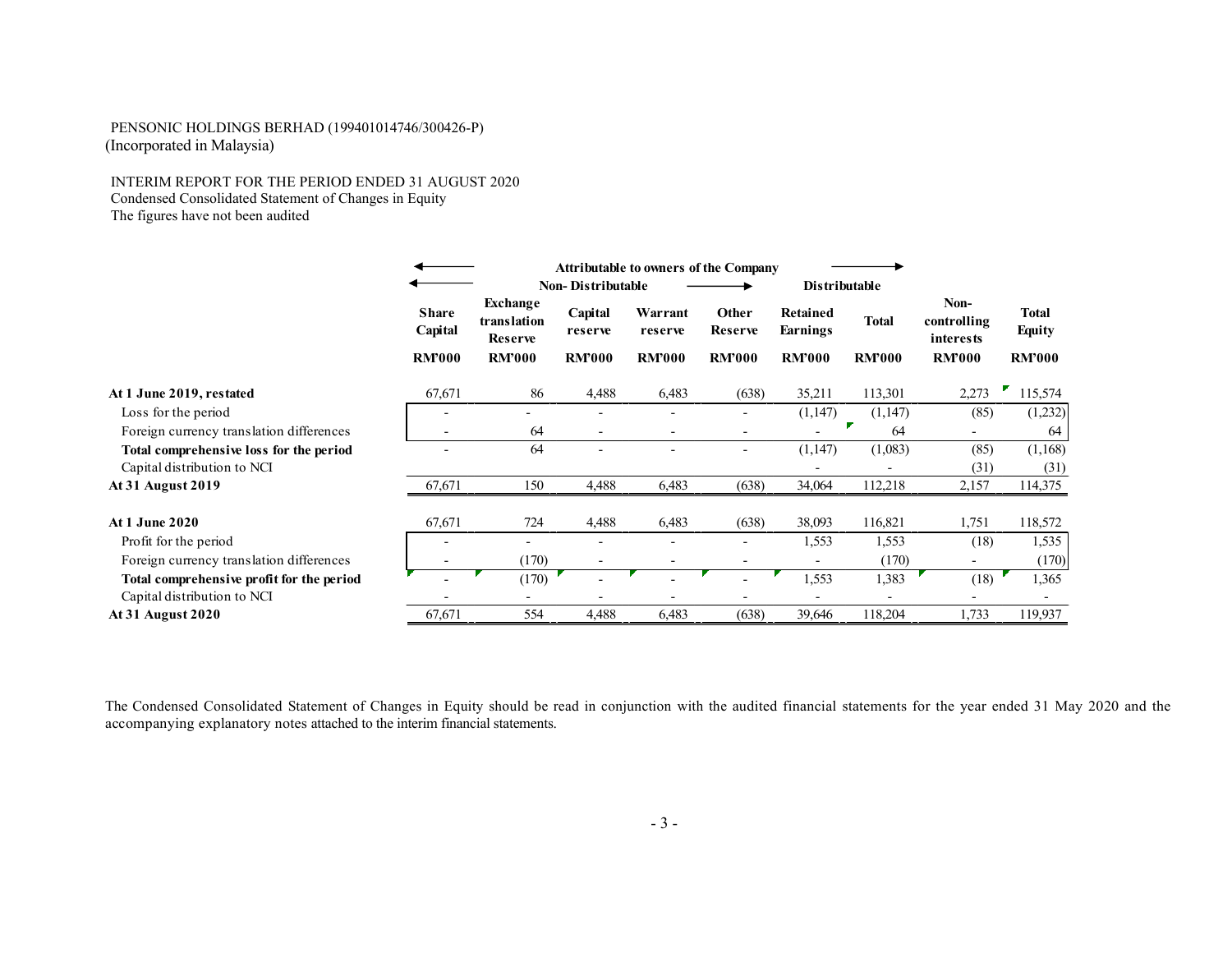# INTERIM REPORT FOR THE PERIOD ENDED 31 AUGUST 2020 Condensed Consolidated Statement of Cash Flows

| PENSONIC HOLDINGS BERHAD (199401014746/300426-P)                                                                |                            |                   |
|-----------------------------------------------------------------------------------------------------------------|----------------------------|-------------------|
| (Incorporated in Malaysia)                                                                                      |                            |                   |
|                                                                                                                 |                            |                   |
|                                                                                                                 |                            |                   |
|                                                                                                                 |                            |                   |
| <b>INTERIM REPORT FOR THE PERIOD ENDED 31 AUGUST 2020</b><br>Condensed Consolidated Statement of Cash Flows     |                            |                   |
| The figures have not been audited                                                                               |                            |                   |
|                                                                                                                 | <b>Cumulative Quarters</b> |                   |
|                                                                                                                 | 3 months ended             |                   |
|                                                                                                                 | 31-Aug-20                  | 31-Aug-19         |
|                                                                                                                 | <b>RM'000</b>              | <b>RM'000</b>     |
| Cash flows from operating activities                                                                            |                            |                   |
| Profit/(Loss) for the period                                                                                    | 2,043                      | (1,233)           |
| Adjustments for:                                                                                                |                            |                   |
| Depreciation of property, plant and equipment                                                                   | 1,853                      | 1,938             |
| (Gain)/Loss on disposal of plant and equipment                                                                  | (56)                       |                   |
| Impairment loss on receivables                                                                                  |                            | (10)              |
| Interest expense<br>Interest income                                                                             | 963                        | 1,110             |
| Share of results of associates                                                                                  | (1)<br>(15)                | (27)              |
| Operating profit before working capital changes                                                                 | 4,787                      | 1,778             |
| Changes in working capital:                                                                                     |                            |                   |
| <b>Inventories</b>                                                                                              | 3,434                      | (3,808)           |
| Trade and other receivables                                                                                     | 6,455                      | 15,592            |
| Trade and other payables                                                                                        | 1,994                      | (98)              |
| Cash generated from operations                                                                                  | 16,670                     | 13,464            |
| Income tax paid                                                                                                 | (78)<br>16,592             | (619)<br>12,845   |
| Net cash from operating activities<br>Cash flows from investing activities                                      |                            |                   |
| Proceeds from disposal of plant and equipment                                                                   | 154                        |                   |
| Purchase of property, plant and equipment                                                                       | (1,449)                    | (7,611)           |
| Interest received                                                                                               |                            | 27                |
| Net cash used in investing activities                                                                           | (1,294)                    | (7,584)           |
| Cash flows from financing activities                                                                            |                            |                   |
| Drawdown/(Repayment) of loans and borrowings, net<br>Drawdown/(Repayment) of finance lease liabilities          | (6,893)<br>617             | (4, 568)<br>(147) |
| Repayment of lease liability                                                                                    | (227)                      | (348)             |
| Withdrawal/(Placement) of pledged fixed deposits                                                                | (8)                        | 4                 |
| Interest paid                                                                                                   | (963)                      | (1,110)           |
| Capital distribution of a subsidiary                                                                            | $\overline{\phantom{a}}$   | (31)              |
| Net cash used in financing activities                                                                           | (7, 474)                   | (6,200)           |
| Net increase/(decrease) in cash and cash equivalents                                                            | 7,824                      | (939)             |
| Cash and cash equivalents at beginning of period<br>Effect of exchange differences on cash and cash equivalents | 20,738<br>(160)            | 20,266<br>63      |
| Cash and cash equivalents at end of period                                                                      | 28,402                     | 19,390            |
|                                                                                                                 |                            |                   |
| Cash and cash equivalents comprised the following:<br>Cash and bank balances                                    |                            |                   |
| Bank overdrafts                                                                                                 | 30,423<br>(2,021)          | 25,610<br>(6,220) |
|                                                                                                                 | 28,402                     | 19,390            |
|                                                                                                                 |                            |                   |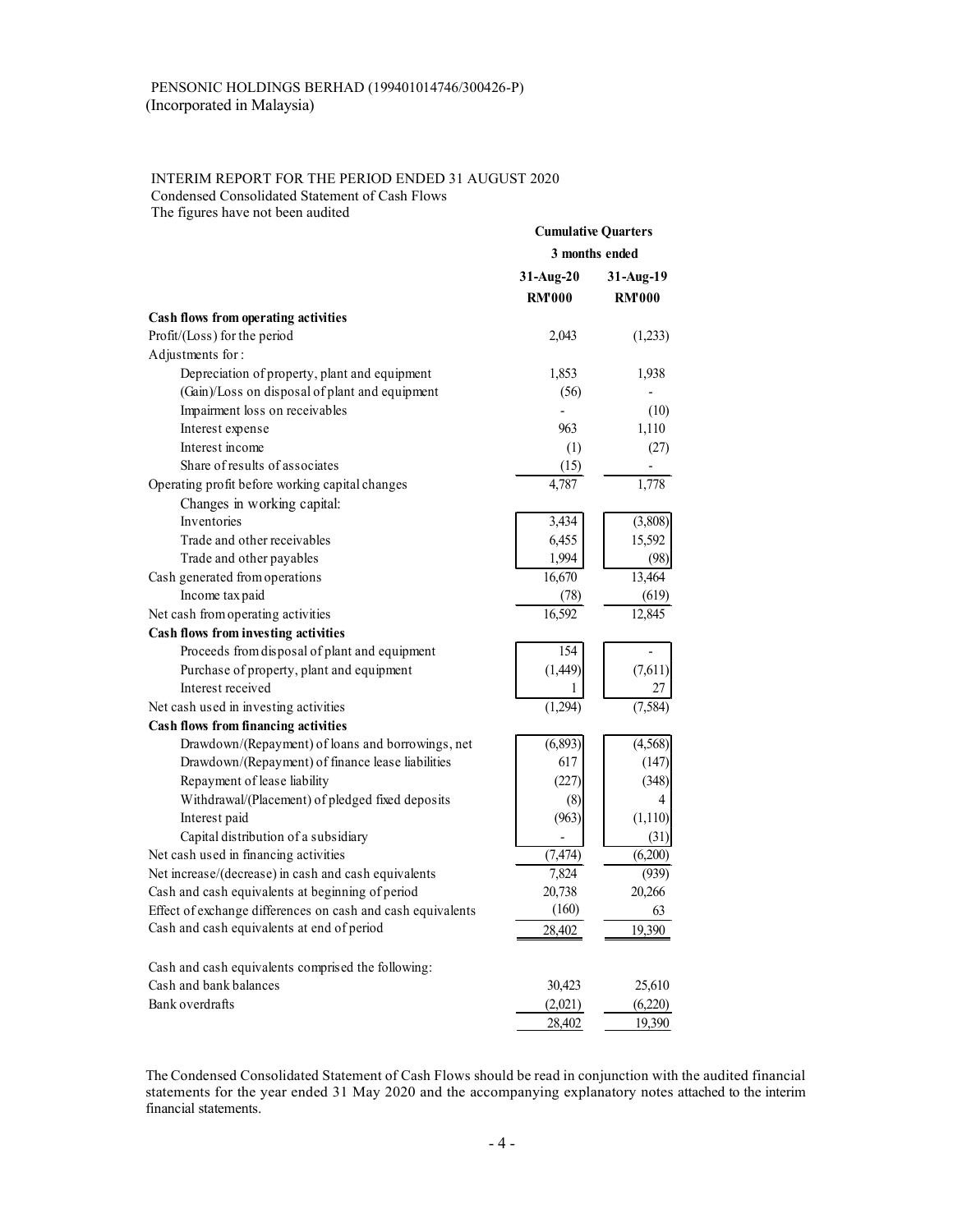### INTERIM REPORT FOR THE PERIOD ENDED 31 AUGUST 2020 (Unaudited) Notes to the condensed consolidated interim financial statements

### 1. Basis of preparation

These condensed consolidated interim financial statements ("Condensed Report") has been prepared in accordance with MFRS 134: Interim Financial Reporting and paragraph 9.22 of the Main Market Listing Requirements of Bursa Malaysia Securities Berhad. This Condensed Reports also complies with IAS 34: Interim Financial Reporting issued by the International Accounting Standards Board (IASB).

The Condensed Report should be read in conjunction with the audited financial statements for the year ended 31 May 2020. The explanatory notes attached to these Condensed Report provide an explanation of events and transactions that are significant to an understanding of the changes in the financial position and performance of the Group since the year ended 31 May 2020.

The following are accounting standards and amendments that have been issued by the Malaysia Accounting Standards Board ("MASB") but have not been adopted by the Group and the Company:

#### MFRSs and amendments effective for annual periods beginning on or after 1 January 2020

- Amendments to MFRS 3, Business Combinations Definition of a Business
- Amendments to MFRS 101, Presentation of Financial Statements and MFRS 108, Accounting Policies, Changes Accounting Estimates and Error – Definition of Material
- Amendments to MFRS 9, Financial Instruments, MFRS 139, Financial Instruments: Recognition and Measurement and MFRS 7, Financial Instruments: Disclosure – Interest Rate Benchmark Reform

### MFRSs and amendments effective for annual periods beginning on or after 1 June 2020

• Amendments to MFRS 16, Leases – Covid-19 - Related Rent Concessions

#### MFRSs and amendments effective for annual periods beginning on or after 1 January 2022

- Amendments to MFRS 1, First-time adoption of Malaysian Financial Reporting Standards (Annual Improvements to MFRS Standards 2018-2020)
- Amendments to MFRS 3, Business Combinations Reference to the Conceptual Framework
- Amendments to MFRS 9, Financial Instruments (Annual Improvements to MFRS Standards 2018-2020)
- Amendments to Illustrative Examples accompanying MFRS 16, Leases (Annual Improvements to MFRS Standards 2018-2020)
- Amendments to MFRS 116, Property, Plant and Equipment Proceeds before Intended Use
- Amendments to MFRS 137, Provisions, Contingent Liabilities and Contingent Assets Onerous Contracts – Cost of Fulfilling a Contract
- Amendments to MFRS 141, Agriculture (Annual Improvements to MFRS Standards 2018-2020)

#### MFRSs and amendments effective for annual periods beginning on or after 1 January 2023

- MFRS 17, Insurance Contracts
- Amendments to MFRS 101, Presentation of Financial Statements Classification of Liabilities as Current or Non-current

#### MFRSs and amendments effective for annual periods beginning on or after a date yet to be confirmed

 Amendments to MFRS 10, Consolidated Financial Statements and MFRS 128, Investments in Associates and Joint Ventures – Sale or Contribution of Assets between an Investor and its Associate or Joint Venture

The Group and the Company plan to apply the abovementioned accounting standards and amendments, where applicable in the respective financial years when the abovementioned accounting standards and amendments become effective.

The Group and the Company do not plan to apply MFRS 17, Insurance Contracts that is effective for annual periods beginning on or after 1 January 2023 as it is not applicable to the Group and the Company.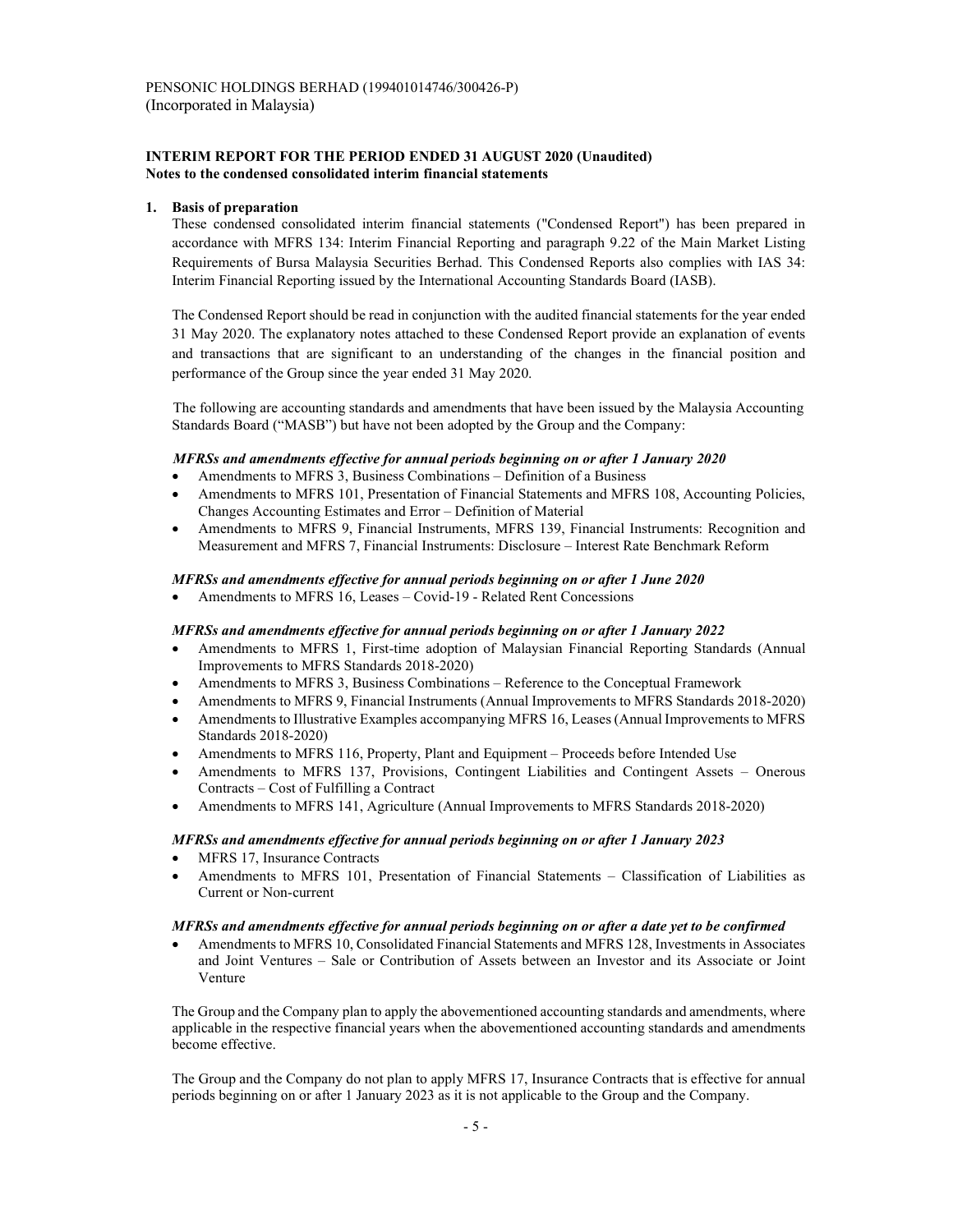The initial application of the accounting standards or amendments are not expected to have any material financial impacts to the current period and prior period financial statements of the Group and the Company.

#### 2. Significant Accounting Policies

The accounting policies and methods of computations used in the preparation of the financial statements are consistent with those adopted in the audited financial statements for the year ended 31 May 2020 except for those as disclosed in Note 1 above.

The changes in the accounting policies are also expected to be reflected in the Group's consolidated financial statements as at and for the year ending 31 May 2021.

### 3. Audit Qualification

 There was no audit qualification on the annual financial statements of the Company and the Group for the year ended 31 May 2020.

#### 4. Seasonality of Operations

 The Group's business operations are generally affected by festive seasons, school holidays and carnival sales in Malaysia.

#### 5. Unusual and Material Items Affecting Assets, Liabilities, Equity, Net Income or Cash Flow

On 5 August 2020, a fire occurred at Pensonic Sales & Service Sdn. Bhd.'s ("PSS") office cum service centre in Petaling Jaya, Selangor which resulted in damage to the service centre. The Group resumed after-sales service following relocation of the centre to Kapar, Selangor. PSS has filed for insurance claim and is currently liaising with the insurance adjuster to estimate the loss.

#### 6. Significant Estimates and Changes in Estimates

There were no changes in estimates of amounts reported in the prior quarter and/ or financial period that have a material effect on the Group in the current period under review.

## 7. Debt and Equity Securities

There were no issuance and repayment of debts and equity security, share buy-backs, share cancellation, share held as treasury shares by the Company during the financial period under review.

#### 8. Dividend Paid

There was no Dividend paid during the period under review.

#### 9. Segmental Information

| эершеніаі ішогшаноп                              |                                        |         |        |        |                          |                       |
|--------------------------------------------------|----------------------------------------|---------|--------|--------|--------------------------|-----------------------|
|                                                  | For the 3 months ending 31 August 2020 |         |        |        |                          |                       |
|                                                  | Manufacturing                          | Trading | Others | Total  | Elimination              | Consolidated<br>Total |
|                                                  | RM'000                                 | RM'000  | RM'000 | RM'000 | RM'000                   | RM'000                |
| Revenue from external                            |                                        |         |        |        |                          |                       |
| <b>Customers</b>                                 | 126                                    | 85,543  |        | 84,669 |                          | 84,669                |
| Segment profit                                   | 377                                    | 1,929   | (118)  | 2,188  | (145)                    | 2,043                 |
| Segment assets                                   |                                        |         |        |        |                          |                       |
| Included in the measure<br>of segment assets is: | 38                                     | 1,392   | 19     | 1,449  | $\overline{\phantom{a}}$ | 1,449                 |
| Capital expenditure                              |                                        |         |        |        |                          |                       |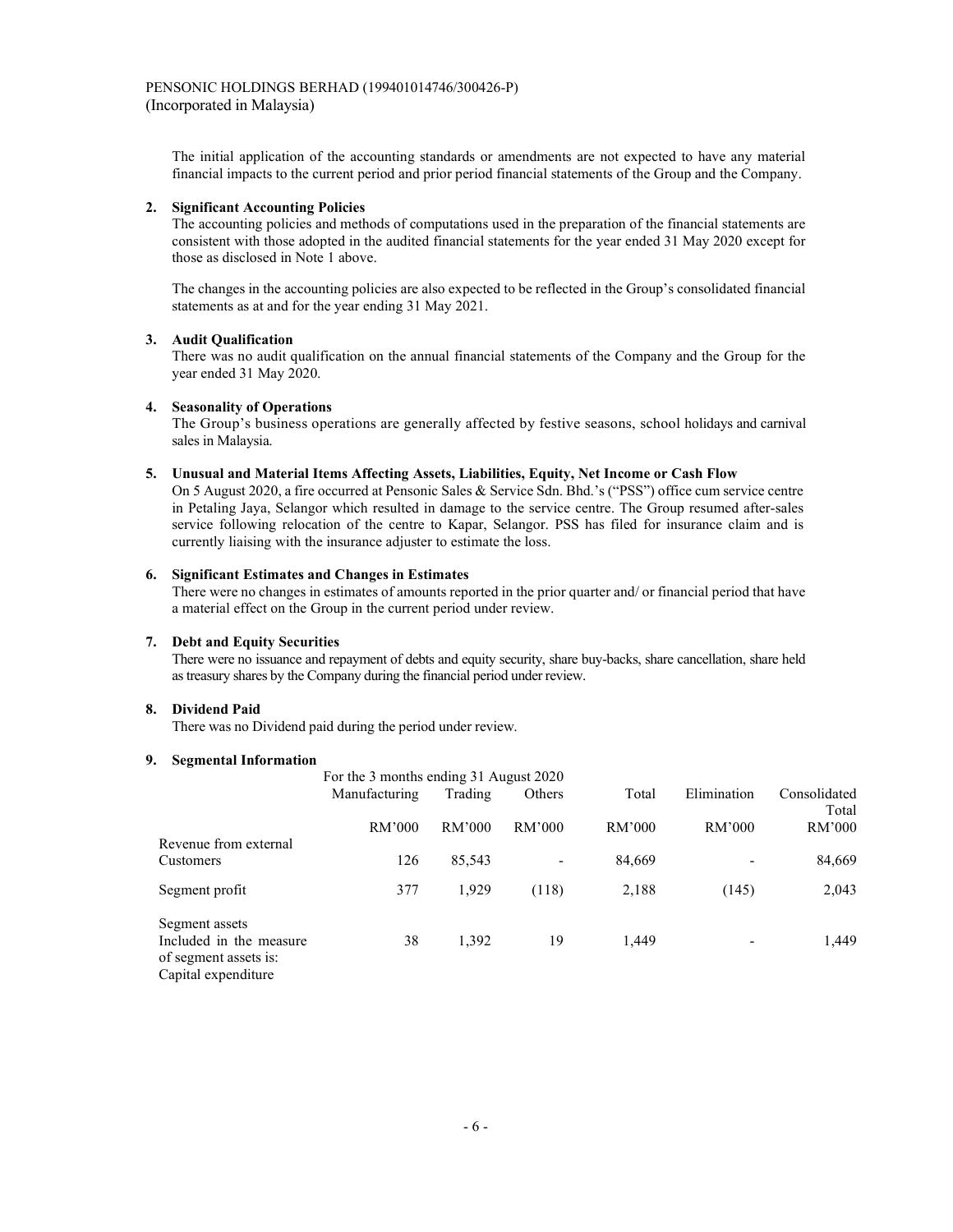|                                                                    | For the 3 months ending 31 August 2019 |         |                          |         |             |                       |
|--------------------------------------------------------------------|----------------------------------------|---------|--------------------------|---------|-------------|-----------------------|
|                                                                    | Manufacturing                          | Trading | Others                   | Total   | Elimination | Consolidated<br>Total |
| Revenue from external                                              | RM'000                                 | RM'000  | RM'000                   | RM'000  | RM'000      | RM'000                |
| customers                                                          | 117                                    | 69,181  | $\overline{\phantom{0}}$ | 69,298  |             | 69,298                |
| Segment profit                                                     | (466)                                  | (405)   | (377)                    | (1,248) | 15          | (1,233)               |
| Segment assets<br>Included in the measure<br>of segment assets is: |                                        |         |                          |         |             |                       |
| Capital expenditure                                                | 175                                    | 7.432   | 4                        | 7.611   |             | 7,611                 |

### 10. Event after the Reporting Period

At the Extraordinary General Meeting convened on 18 September 2020, the Company's shareholders have approved the Company to purchase its own shares of up to 10% of its total number of issued shares ("Share Buy-Back").

# 11. Changes in Composition of the Group

The Group submitted applications to Suruhanjaya Syarikat Malaysia on 16 June 2020 and 8 October 2020 to strike-off Microtag Engineering Sdn. Bhd. and Angkasa Pensonic Trading Sdn. Bhd. pursuant to section 550 of the Companies Act 2016. These strike-off will not have any financial and operational impact on the Group for the financial year ending 31 May 2021, and no material losses are expected arising from the strike-off proceedings.

# 12. Changes in Contingent Liabilities or Contingent Assets

There were no changes in contingent liabilities or contingent assets of a material nature as at the end of current financial period.

### 13. Significant Related Party Transactions

The significant transactions with companies in which certain Directors and persons connected to Directors have substantial financial interests are as follows:

|                                | Individual Quarter        |                         |                       | Cumulative Period       |
|--------------------------------|---------------------------|-------------------------|-----------------------|-------------------------|
|                                | 3 months ended            |                         |                       | 3 months ended          |
|                                | $31$ -Aug- $20$<br>RM'000 | $31 - Aug-19$<br>RM'000 | $31-Aug-20$<br>RM'000 | $31 - Aug-19$<br>RM'000 |
| Transaction with associate     |                           |                         |                       |                         |
| -Sales                         | 1,046                     | 520                     | 1,046                 | 520                     |
| Transaction with related party |                           |                         |                       |                         |
| - Purchases                    | 457                       | 431                     | 457                   | 431                     |
| - Services acquired            | 16                        | 48                      | 16                    | 48                      |
| - Rental expenses              |                           | 18                      |                       | 18                      |
| - Sales                        |                           | 20                      |                       | 20                      |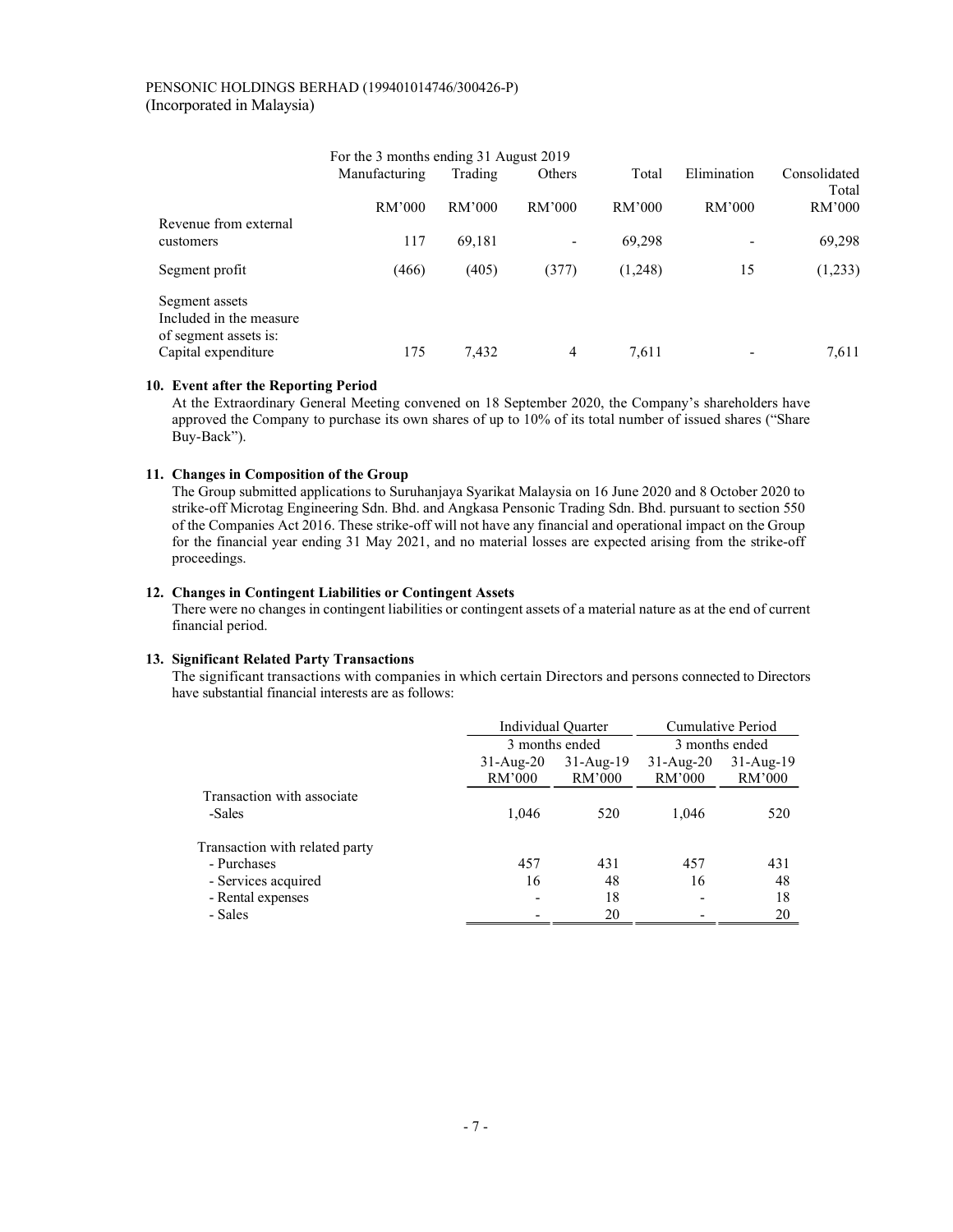### 14. Review of Performance

|                                            | Individual Quarter    |                       |      | Cumulative Period     |                         |      |
|--------------------------------------------|-----------------------|-----------------------|------|-----------------------|-------------------------|------|
|                                            | 3 months ended        |                       |      | 3 months ended        |                         |      |
|                                            | $31-Aug-20$<br>RM'000 | $31-Aug-19$<br>RM'000 | $\%$ | $31-Aug-20$<br>RM'000 | $31 - Aug-19$<br>RM'000 | $\%$ |
| Revenue                                    | 84,669                | 69,298                | 22   | 84,669                | 69.298                  | 22   |
| Profit/(Loss) before tax                   | 2,043                 | (1,233)               | 266  | 2,043                 | (1,233)                 | 266  |
| Profit/(Loss) after tax<br>Profit / (Loss) | 1,517                 | (1,232)               | 223  | 1,517                 | (1,232)                 | 223  |
| attributable to owner of<br>the Company    | 1,553                 | (1,147)               | 235  | 1,553                 | (1,147)                 | 235  |

The Group registered revenue of RM84.7 million compared to RM69.3 million in the preceding year corresponding quarter. The Group recorded a profit before tax of RM2.0 million compared to loss before tax of RM1.2 million in the preceding year due to higher revenue in the current quarter.

# 15. Review of Performance

|                                        | Current        | Immediate            |               |
|----------------------------------------|----------------|----------------------|---------------|
|                                        | <b>Ouarter</b> | Preceding            |               |
|                                        | <b>Ended</b>   | <b>Ouarter Ended</b> |               |
|                                        | $31-Aug-20$    | $31$ -May-20         |               |
|                                        | RM'000         | RM'000               | $\frac{0}{0}$ |
| Revenue                                | 84,669         | 62,393               | 36            |
| Profit/(Loss) before tax               | 2,043          | (1,405)              | 245           |
| Profit/(Loss) after tax                | 1,517          | (737)                | 306           |
| Profit/(Loss) attributable to owner of |                |                      |               |
| the Company                            | 1,553          | (600)                | 359           |

The Group registered revenue of RM84.7 million for the current financial quarter compared to RM62.4 million reported in the immediate preceding financial quarter ended 31 May 2020. The Group recorded a profit before tax of RM2.0 million compared with loss before tax of RM1.4 million in the preceding financial period. The higher revenue recorded in the current quarter contribute to higher profit before tax.

## 16. Commentary on Prospects

The group's operating environment for the remaining quarters are expected to be challenging with the prolonged Covid-19 pandemic. Following the imposition of CMCO (Conditional Movement Control Order) in Selangor, Kuala Lumpur, Putrajaya, Labuan, Sabah and certain towns (zoned "red") scattered across the nation adversely affected by the pandemic, retail businesses (including our customers) are severely affected.

The Group will continue its proactive measures including right-sizing its workforce as well as streamlining and digitising operational activities for a leaner structure to better respond to changing business landscape. These ongoing measures have resulted in cost savings and increased productivity and efficiency.

Under the circumstance, the Board is cautiously optimistic of delivering positive results in the ensuing months ahead.

# 17. Profit Forecast

Not applicable as no profit forecast was published.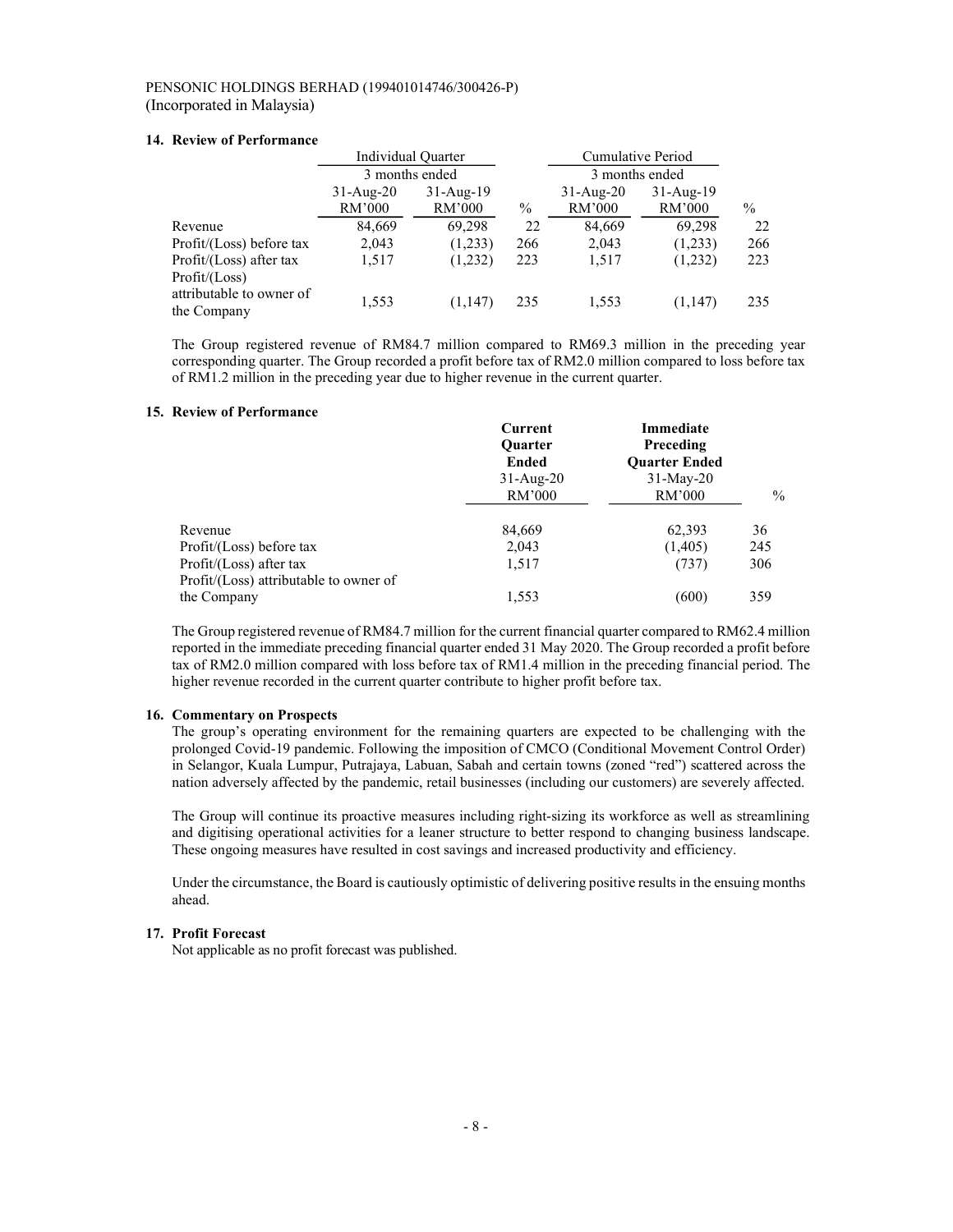### 18. Taxation

|                       | Individual Quarter    |                         | Cumulative Period     |                         |  |
|-----------------------|-----------------------|-------------------------|-----------------------|-------------------------|--|
|                       | 3 months ended        |                         | 3 months ended        |                         |  |
|                       | $31-Aug-20$<br>RM'000 | $31 - Aug-19$<br>RM'000 | $31-Aug-20$<br>RM'000 | $31 - Aug-19$<br>RM'000 |  |
| Current tax expenses  |                       |                         |                       |                         |  |
| Current year          | 535                   | (9)                     | 535                   | (9)                     |  |
| Prior year            |                       |                         |                       |                         |  |
| Foreign statutory tax |                       |                         |                       |                         |  |
| Current year          |                       |                         |                       |                         |  |
| Deferred tax expense  |                       |                         |                       |                         |  |
| Current year          | (9)                   | 8                       | (9)                   | 8                       |  |
| Prior year            |                       |                         |                       |                         |  |
|                       | 526                   |                         | 526                   |                         |  |

Domestic income tax rate is calculated at the Malaysian statutory tax rate of 24% (2020: 24%) of the estimated assessable profit for the period. Taxation for other jurisdictions is calculated at the rates prevailing in the respective jurisdictions.

The effective tax rate for the Group is higher than the statutory tax rate in the current quarter due to certain subsidiary companies in a net loss position.

# 19. Status of Corporate Proposal

As at the date of this report, there are no corporate proposals that are pending for completion.

#### 20. Trade Receivables

.

The age analysis of trade receivables is as follow:

| $m = 0$ where $1000$<br>$\frac{1}{2}$ and $\frac{1}{2}$ are $\frac{1}{2}$ and $\frac{1}{2}$ are $\frac{1}{2}$ and $\frac{1}{2}$ are $\frac{1}{2}$ and $\frac{1}{2}$ are $\frac{1}{2}$ | Unaudited<br>$31-Aug-20$<br>RM'000 | Audited<br>$31-May-20$<br>RM'000 |
|---------------------------------------------------------------------------------------------------------------------------------------------------------------------------------------|------------------------------------|----------------------------------|
| Neither past due nor impaired                                                                                                                                                         | 36,781                             | 37,995                           |
| Past due but not impaired:                                                                                                                                                            |                                    |                                  |
| Less than 60 days                                                                                                                                                                     | 8,862                              | 9,035                            |
| $60$ to 120 days                                                                                                                                                                      | 2,838                              | 4,453                            |
| More than 120 days                                                                                                                                                                    | 2,198                              | 3,433                            |
|                                                                                                                                                                                       | 13,898                             | 16,921                           |
|                                                                                                                                                                                       | 50,679                             | 54,916                           |
| Impaired                                                                                                                                                                              | (1,929)                            | (2,003)                          |
|                                                                                                                                                                                       | 48,750                             | 52,913                           |

Except for the impairment provided, the Group is satisfied that recovery of the remaining amount is possible, therefore there is no impairment for past due trade receivables.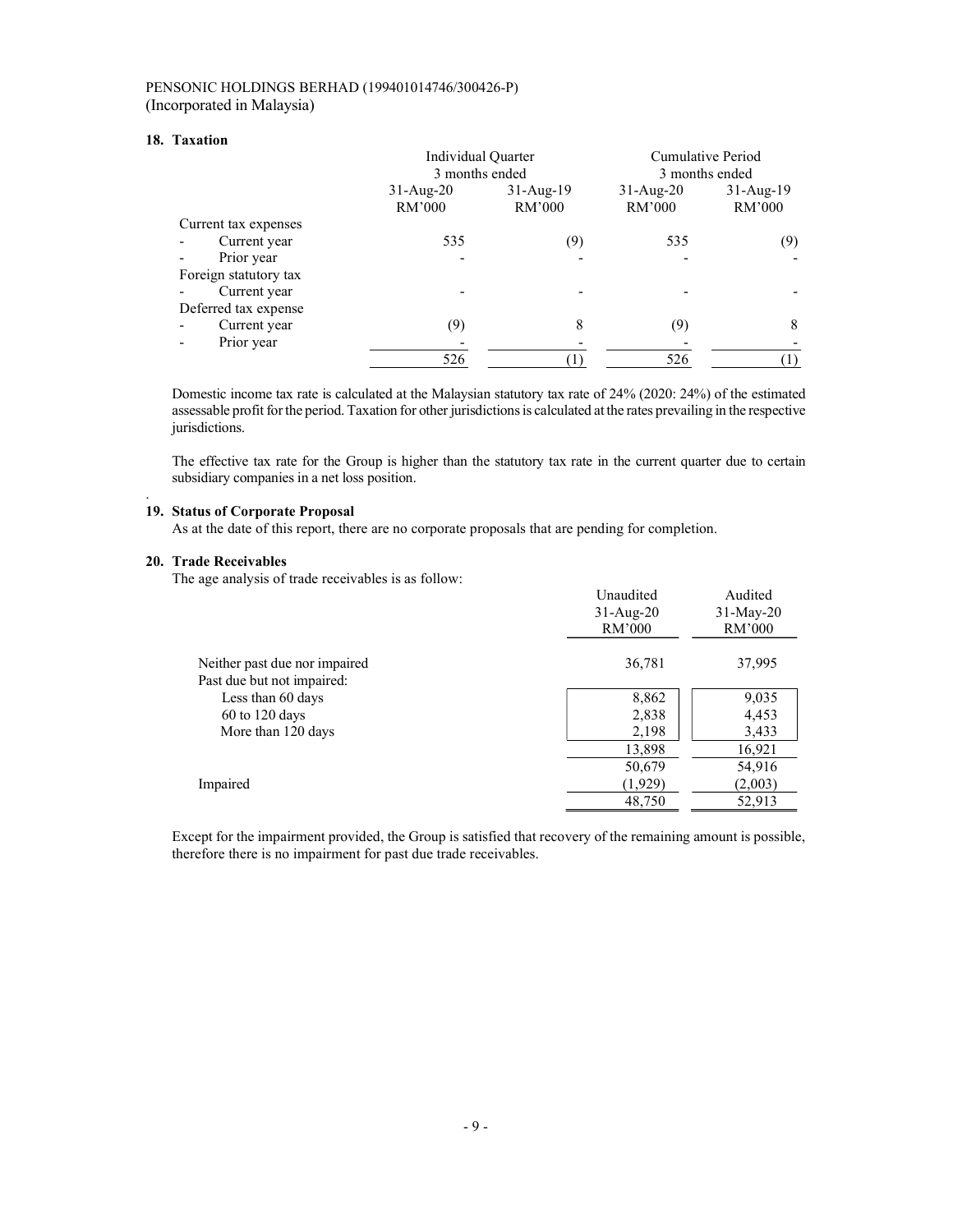# 21. Borrowings and Debts Securities

Details of the Group's borrowings as at the end of this financial period are as follows:

|                                | Unaudited   | Audited   |
|--------------------------------|-------------|-----------|
|                                | $31-Aug-20$ | 31-May-20 |
|                                | RM'000      | RM'000    |
| Current                        |             |           |
| <b>Unsecured</b>               |             |           |
| Bank overdraft                 | 138         | 3,636     |
| Revolving credit               | 4,410       | 4,410     |
| Bankers' acceptance            | 21,986      | 33,839    |
|                                | 26,534      | 41,885    |
| Secured                        |             |           |
| Bank overdraft                 | 1,883       | 1,773     |
| Term loans                     | 6,307       | 4,582     |
| Bankers' acceptance            | 8,775       | 3,015     |
| Finance lease liabilities      | 702         | 630       |
|                                | 17,667      | 10,000    |
|                                | 44,201      | 51,885    |
| <u>Non – current</u>           |             |           |
| <b>Secured</b>                 |             |           |
| Term loans                     | 36,731      | 39,254    |
| Finance lease liabilities      | 1,619       | 1,075     |
|                                | 38,350      | 40,329    |
|                                | 82,551      | 40,329    |
|                                |             |           |
| <b>Currency Denominated In</b> |             |           |
| Ringgit Malaysia ("MYR")       | 82,551      | 92,214    |

The bank borrowings and term loans are secured by the following:

(a) Legal charges over certain properties belonging to the Company and subsidiary companies;

(b) Lien on fixed deposits belonging to the subsidiary companies; and

(c) Corporate guarantee by the Company.

# 22. Material Litigation

The Group is not engaged in any material litigation for the current financial quarter period 31 August 2020. .

# 23. Dividend

The Board does not recommend any dividend for the current financial quarter ended 31 August 2020.